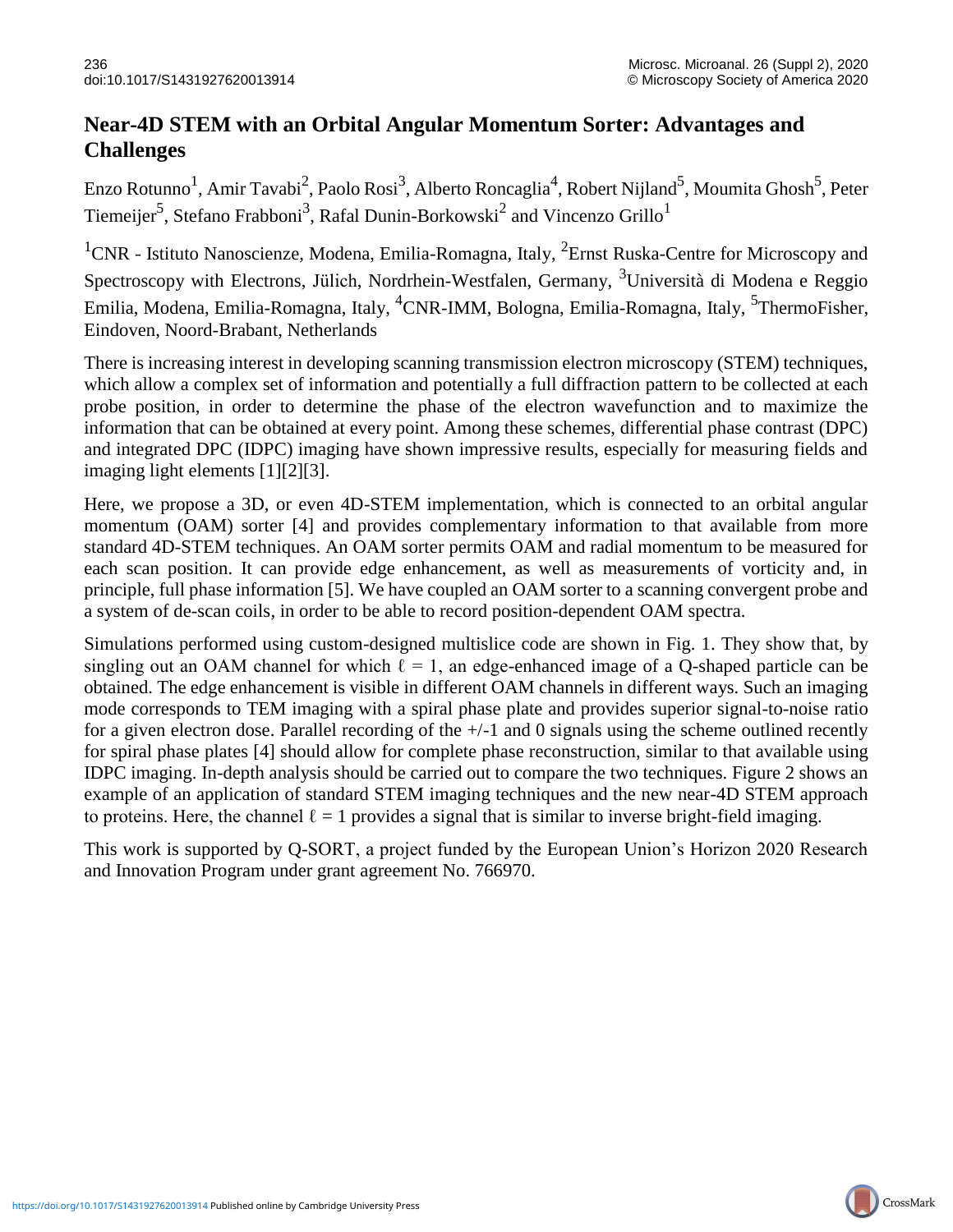

Figure 1. Simulation of a Q-shaped particle, with the atomistic model shown in the upper left frame, imaged using near-4D-STEM with an OAM sorter for channels  $\ell = 0, 1, 2$ . Edge enhancement can be seen for  $\ell = 1$  and inversely for  $\ell = 0$ .